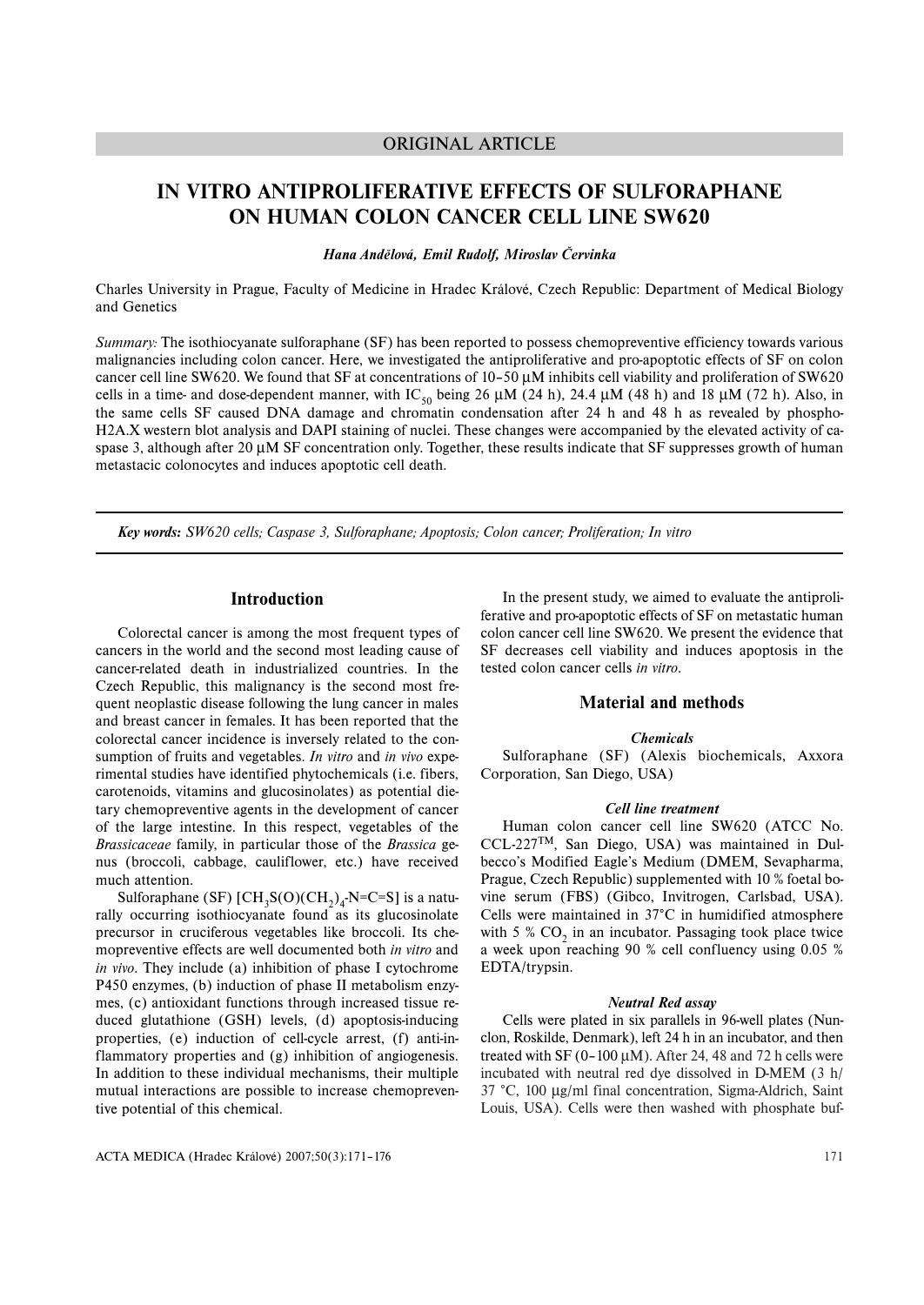fered saline (PBS), fixed in CaCl,  $(1 \text{ g/ml in } 0.5 \text{ % formal-}$ dehyde for 15 min), lysed in 1 % acetic acid in 50 % ethanol for 15 min followed by gentle shaking for 15 min so that complete dissolution was achieved. The absorbance was measured in multiplate reader TECAN SpectraFluor Plus (TECAN Austria GmbH, Gröding, Austria) at 550 nm. Results are expressed as percentage of control values.

#### *Coomasie brilliant blue assay*

Cells were plated in six parallels in 96-well plates (Nunclon, Roskilde, Denmark). Following exposure to SF  $(0 \mu M - 100 \mu M)$  for tested time periods cells were fixed in methanol. Next, cells were rinsed with PBS and fixed in a mixture of ethanol and glacial acetic acid (1:50) for 20 min. Following the addition of brilliant blue in ethanol and acetic acid (200 μl/well), cells were incubated for 1 h. Thereafter, desorption solution (0.1 M potassium acetate in 70 % ethanol – 200 μl/well) was added and the plates with cells were left on a shaker for 1 h. The absorbance was recorded at 620 nm with 450 nm of reference wavelength by a multiplate reader TECAN SpectraFluor Plus (TECAN Austria GmbH, Grödig, Austria). Results are expressed as percentage of control values.

#### *Time-lapse videomicroscopy*

SW620 cells were seeded into a 25 ml plastic tissue-culture flask (Nunclon, Roskilde, Denmark) and left for 24 h in an incubator with 5 %  $CO<sub>2</sub>$  at 37°C. Next day the standard medium was replaced with a medium containing SF (0 μM, 5 μM, 10 μM, 20 μM and 50 μM, respectively). The tissue-culture flask was transferred into a 37° C-heated room where all recordings were performed. Cells were observed continuously over the 72 h period, using an inverted microscope Olympus IX-71 (Olympus Optical CO, Ltd., Tokyo, Japan) equipped with a long-working-distance condenser, and a 20 X phase contrast lens. For time-lapse recording, the microscope was equipped with a Mitsubishi CCD-100E camera (Mitsubishi Corporation, Tokyo, Japan) and connected to a Mitsubishi video recorder HS-S5600 (Mitsubishi Corporation, Tokyo, Japan). The recording was performed in a 480 mode, with a slowing factor of 160 and it continued for 72 h, with a subsequent video analysis. The recorded sequences were converted to digitized format, processed by the software Adobe Premiere 6.0, and analyzed.

#### *Western Blot analysis*

Cells were seeded into 75 ml flasks (Nunclon, Roskilde, Denmark) and cultivated for 24 h. Following SF exposure, treated and control cells were harvested at different time intervals, washed with PBS and lysed. Whole cell extracts were prepared in 500 μl of lysis buffer (137 mM NaCl, 10 % glycerol, 1 % n-octyl-β-D-glucopyranoside, 50 mM NaF, 20 mM Tris - pH 8, 1 mM,  $\text{Na}_3\text{VO}_4$ , Complete TMMini). The lysates were boiled for 5 min/95°C in SDS sample buffer (Tris-HCl pH 6.81, 2-mercaptoethanol, 10 % glycerol, SDS, 0.1% bromphenol blue) and thereafter they were loaded onto a 12 % SDS/polyacrylamide gel. Each lysate contained equal amount of protein (20 μg) as determined by Bicinchoninic acid assay (Sigma-Aldrich, Saint Louis, USA). After electrophoresis, proteins were transferred to a polyvinylidene fluoride membrane (100 V, 60 min) and incubated at 25°C for 1.5 h with a solution containing 5 % non-fat dry milk, 10 mM Tris-HCl (pH 8.0), 150 mM NaCl, and 0.1 % Tween 20 (TBST). Membranes were incubated with primary antibodies (monoclonal mouse phospho-H2A.X, 1:100, rabbit polyclonal β-actin, 1:100, Cell Signalling Technology, Inc., Danvers, USA) at 4°C overnight followed by five 6 min washes in TBST. Next, the blots were incubated with secondary peroxidase-conjugated antibodies (1:1000, 1 h, 25 °C, Dako A/S, Glostrum, Denmark), washed with TBST and the signal was developed with a chemiluminescence (ECL) detection kit (Boehringer Mannheim-Roche, Basel, Switzerland). Results were photographed by LightBis system (DNR Bio-Imaging Systems, Jerusalem, Israel). Relative quantifications of phospohorylated H2A.X and β-actin expression were measured using GelQuant Ver 2.7 software (DNR Bio-Imaging Systems, Jerusalem, Israel).

#### *Fluorescence microscopy*

SW620 cells were grown on coverslips in an incubator with 5 %  $CO$ , at 37°C for 24 h. After 24 h, the standard medium was exchanged for a medium with tested concentrations of SF and cells were treated for different time intervals. After the treatment, the cells on coverslips were washed with cold PBS, fixed in 3 % paraformaldehyde, labeled with DAPI (1 μg/ml) (Sigma-Aldrich, Saint Louis, USA) for 5 min and mounted into Prolong Gold® medium (Molecular Probes, Inc. Eugene, USA). The cells were examined under a fluorescence microscope Nikon Eclipse E 400 (excitation filter 330–380 nm and emission filter 420 nm) equipped with the digital color matrix camera COOL 1300 (VDS, Vosskühler, Germany)**.** Photographs were taken using the software Nikon Nis Elements (LIM, Prague, Czech Republic) and analyzed. Experiments were done in triplicates.

## *Activity of caspase 3*

SW620 were seeded into 75 ml flasks (Nunclon, Roskilde, Denmark) and left for 24 h in an incubator with 5 %  $CO<sub>2</sub>$  at 37 °C. Next day the standard medium was replaced with a medium containing SF (0  $\mu$ M, 5  $\mu$ M, 10  $\mu$ M, 20 μM and 50 μM, respectively). Cells were grown under these conditions for up to 72 h. Caspase 3 Assay Kit, Fluorimetric (Sigma – Aldrich, Saint Louis, USA) was used according to the manufacturer's instructions. Activity of caspase 3 in cell lysates was measured in multiplate reader TECAN SpectraFluor Plus (TECAN Austria GmbH, Gröding, Austria) at 360/465 nm filter combination. The results were expressed as nmol/min/mg of protein.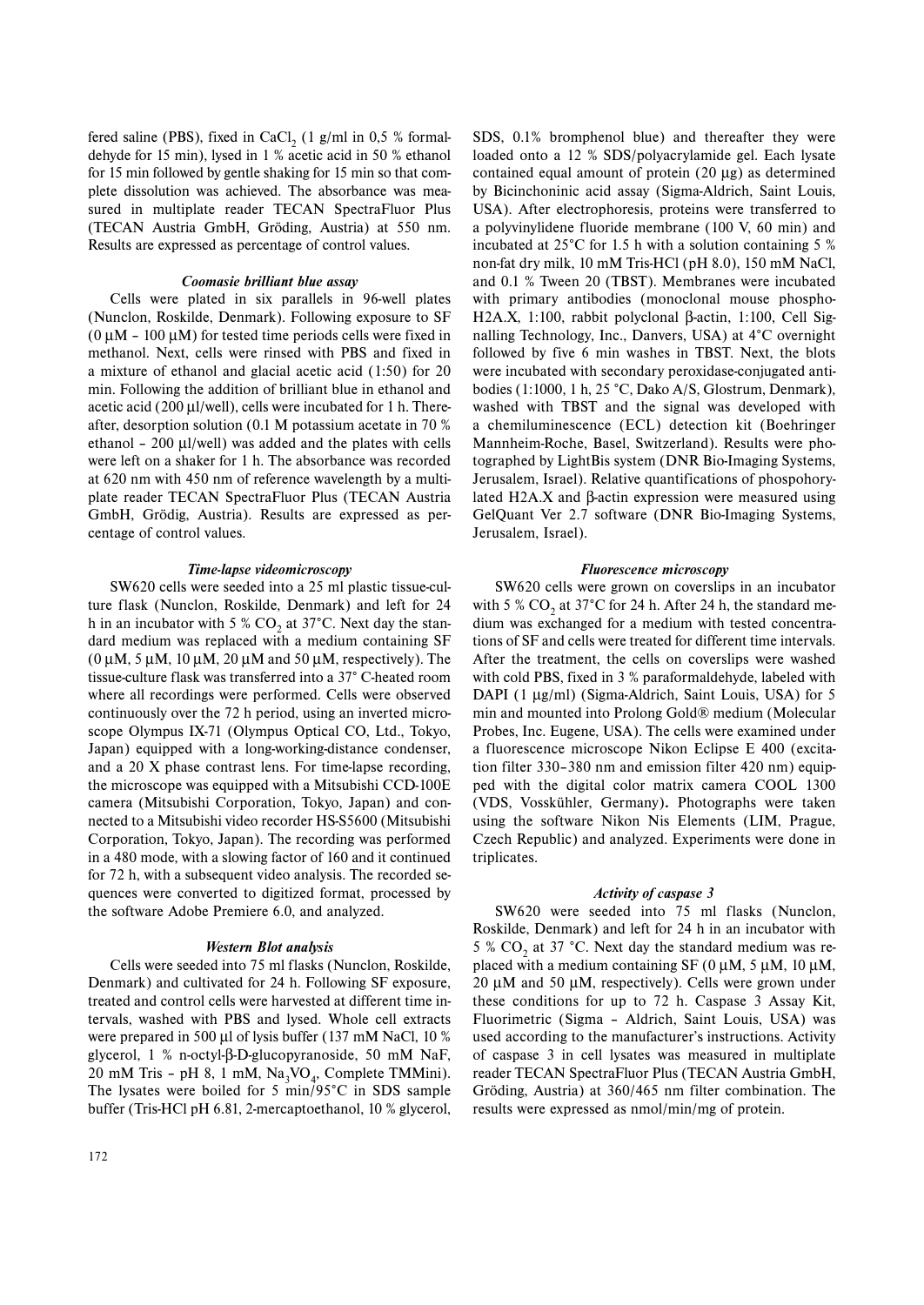## *Statistics*

Statistical analysis was carried out with a statistical program GraphPad Prism 4.0 (GraphPad Software, Inc. San Diego, USA) using the one-way Anova test with Dunnett's post test for multiple comparisons. Results were compared with control samples, and means were considered significant if P< 0.05.

## **Results**

## *SF decreases viability and proliferation of SW620 human colon cancer cells*

SF at a tested concentration range (0–100 μM) produced time- and dose-dependent inhibition of SW620 cell viability and proliferation as measured by Neutral red up-



**Fig. 1:** Effects of sulforaphane (SF) on cell viability and proliferation. SW620 cells were treated with SF concentrations  $(0-100 \mu M)$  for up to 72 h. (a) Neutral red uptake assay, all results are significantly different from control, (b) Coomasie brilliant blue assay. Results are expressed as percentage of control cultures. Values represent the mean ±SD of three independent experiments. \*P≤ 0.05, significantly different from control with one way-Anova test and Dunnett's post test for multiple comparisons.



**Fig. 2:** Time- and concentration-dependent growth inhibition and morphological changes of SW620 cells after the exposure to sulforaphane (SF) at concentrations of  $0-50 \mu M$  for 72 h. Black arrows indicate apoptotic cells with typical membrane blebbing (full arrow) and late apoptotic cells in terminal shrinkage (dashed arrow). White arrow denotes necrotic cell. Phase contrast (200x). Bar 15 μm.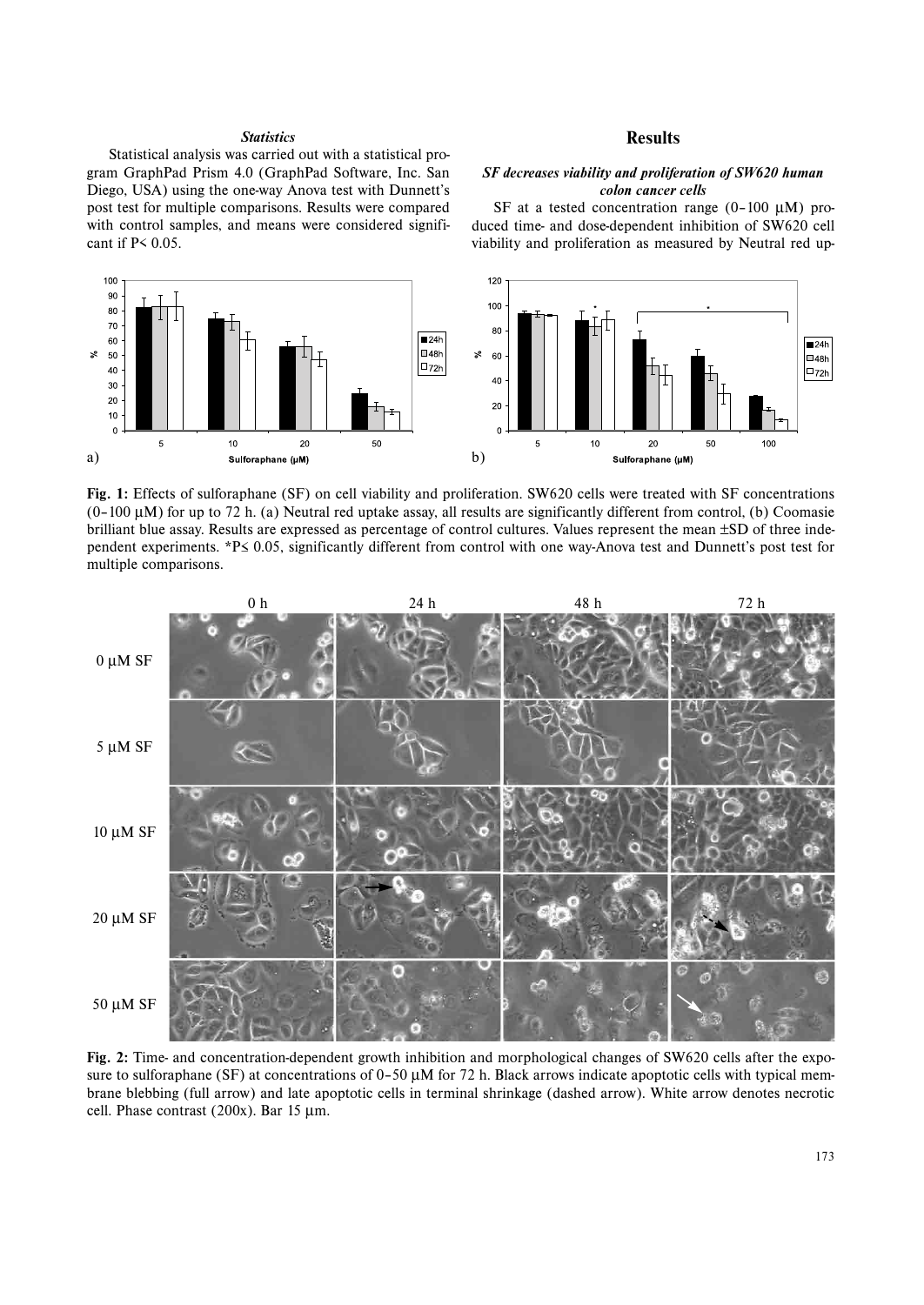take assay and Coomasie brilliant blue assay (Fig. 1a,b). Based on Neutral red uptake assay effective cytotoxic concentrations of SF were as follows:  $IC_{50} = 26 \mu M$  at 24 h,  $IC_{50}$ = 24.4 μM at 48 h and IC<sub>50</sub> = 18 μM at 72 h. The results of both assays show a good correlation between SF-dependent loss of cell viability and decreasing cell proliferation during 72 h of treatment. This observation applies for all tested SF concentrations except the lowest  $(5 \mu M)$  and the highest (100 μM). Since cytotoxicity of the highest SF concentration (100 μM) was very marked and occurring early in time, this concentration was omitted from further studies.

Time-lapse videomicroscopy records of SW620 cells exposed to different concentrations of SF up to 72 h demonstrated changes in cellular morphology; i.e. cell rounding followed by a loss of adherence with subsequent cell shrinkage and blebbing. While the lowest SF concentration of 5 μM did not cause any morphological alterations in SW620 cells (as demonstrated in Fig. 2, second row), higher concentrations (10, 20, 50  $\mu$ M) had a significant effect on both cellular morphology as well as cell proliferation rate. Analyses of individual records proved that dynamics and timing of SFassociated inhibitory effects in SW620 cells differed among the higher SF concentrations (Fig. 2, third to fifth row).

## *SF induces DNA damage in SW620 human colon cancer cells*

DNA damage and the resulting signaling in SF exposed SW620 cells was estimated by means of quantification of the amount of phophorylated histone H2A.X using western blot analysis. In Fig. 3, we demonstrated that all employed SF concentrations induced double strand breaks in DNA of SW620 cells as detected by phosphorylation of histone H2A.X at serine 139. This effect was dose-dependent  $(5 \mu M)$ SF – 130 % of control versus 50 μM SF – 290 % of control as measured in relative intensity units) and occurred as early as at 24 h of exposure.



**Fig. 3:** Levels of phosphorylated H2A.X (p-H2A.X) after 24 h treatment with various sulforaphane (SF) concentrations. SF-treated cells were harvested and p-H2A.X expression was determined by immunoblotting as described under Methods section. (a) Western blot of p-H2A.X and β-actin (control) (b) relative quantification of p-H2A.X and β-actin expression by GelQuant Ver 2.7 software.



**Fig. 4:** Apoptotic changes in DAPI stained SW620 nuclei after treatment with sulforaphane (SF) during 72 h. White arrows indicate apoptotic nuclei with early chromatin clumping (full arrow) and late chromatin condensation (dahed arrow). Fluorescent microscopy (200x). Bar 10 μm.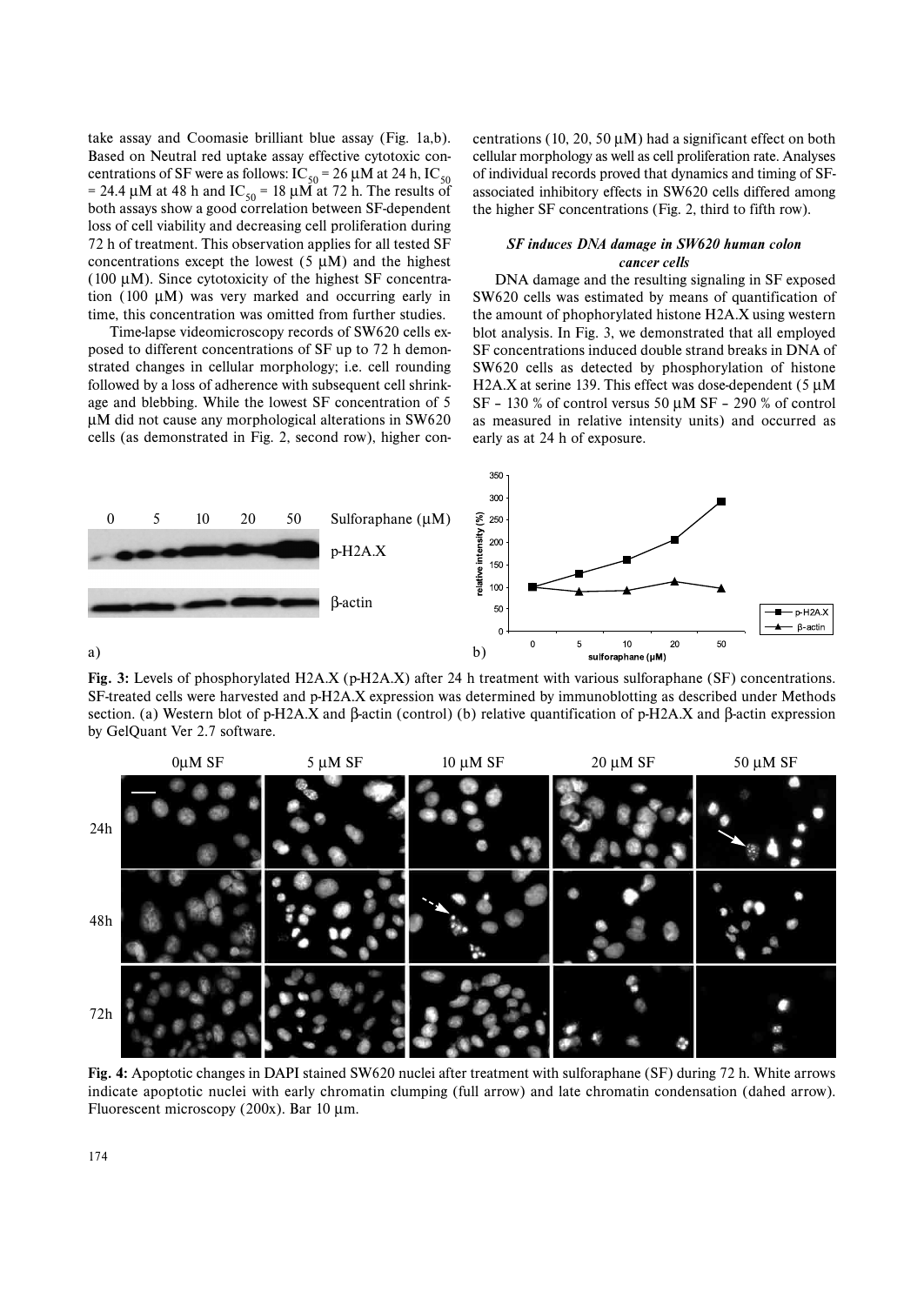### *SF activates apoptosis in SW620 human colon cancer cells*

Apoptosis in SW620 cells treated with SF was determined by nuclear staining with DAPI. As shown in Fig. 4, apoptotic nuclei with typical chromatin clumped morphology occurred in SF concentrations starting at 10 μM during all followed treatment intervals. In order to confirm apoptosis in the employed model, caspase 3 activity upon the same treatment conditions was carried out. The results indicate that caspase 3 activity was significantly elevated in SF 20 μM treated cells only. All other concentrations did not produce significantly different changes at all treatment intervals (Fig. 5).



**Fig. 5:** Effect of sulforaphane (SF) on caspase 3 activity. SW620 cells were treated with SF concentrations (0–50  $\mu$ M) for up to 72 h. Values represent the mean  $\pm$ SD of three independent experiments. \*P≤ 0.05, significantly different from control with one way-Anova test and Dunnett's post test for multiple comparisons.

## **Discusion**

Isothiocyanates found in *Brassica* vegetables have been extensively studied as potential chemopreventive agents and their anti-cancer activities have been shown in several cancer models. Sulforaphane, one of the major isothiocyanates derived primarily from broccoli, has been described to inhibit the growth of various cancer cells and to induce apoptosis via numerous mechanisms of which only some are fully understood. Several published studies demonstrated cytotoxic potential of SF towards malignant colonic cells (2, 5); however, experimental evidence concerns only noninvasive and non-metastatic adenocarcinoma models. To determine whether SF is active in advanced stages of colon cancer too, we employed human colon cancer cell line SW620, which is derived from colon cancer metastases in the lymph node.

In the present study, we evaluated antiproliferative effects of SF on SW620 cells, using concentrations of this chemical up to 100 μM during 72 h. We chose this range of concentrations with respect to available pharmacokinetic evidence. Our data indicate that SF exerted an inhibitory effect on proliferation of SW620 cell line. Despite general agreement in the literature about antiproliferative effect of SF in colon cancer cells, individual published studies report varying  $IC_{50}$  values acquired after treatment with this chemical. The reason for these differences is either different sensitivities of the individual employed proliferation assays (i.e. Sulforhodamine B assay, MTT assay or MTS assay) or the unique genetic profile of used cells. Our own results agree with the former possibility as Neutral red uptake assay yielded IC<sub>50</sub> = 26  $\mu$ M while WST-1 assay produced IC<sub>50</sub> = 60 μM (unpublished observation) during 24 h exposure to SF. In addition, it seems that a key role in the sensitivity of malignant colonocytes to SF might be at least partially played by the p53 cell status too. Supporting this notion, there was dramatically increased  $IC_{50}$  value in cells with mutated p53 (i.e. Caco-2 cells) in contrary to wild type p53 cells (HCT-116).

Although SF has been known to confer partial protection against DNA damage and, in particular single strand breaks in exposed cells, experimental evidence exists that SF induces oxidative stress which might be ultimately responsible for DNA damage. In order to explore this possibility we determined the levels of phosphorylated H2A.X histone in SF exposed cells during 24 h. It is well documented that histone variant H2A.X is phosphorylated in response to DNA double-strand breaks. We found hyperphosphorylation of H2A.X occurring as early as after 24 h of treatment with all concentrations of SF. Furthermore, the amount of phosphorylated H2A.X in cells increased in a time- and dose-dependent manner. Thus our data clearly show that SF induces double-strand breaks in SW620 cells; whether it is due to its direct DNA interaction or via generation of reactive oxygen species (ROS) remains to be explored. Since there is no evidence that SF directly induces DNA breaks, it is reasonable to assume that SF-dependent oxidative stress is the main DNA-damaging mechanism.

Chromatin condensation is one of the most important nuclear events occurring during apoptosis. A typical pattern of apoptotic nuclei occurred after 24 h of 50 μM SF treatment. Moreover, after 48 h of SF treatment there were apoptotic nuclei in cultures treated with 10 μM and 20 μM SF too. Similar result have been published by Gamet-Payrastre who observed apoptotic nuclei in HT-29 colon cancer cells exposed to 15 μM SF for 48 h.

The established hallmarks of apoptotic cell demise are the activation of executionary proteases (caspases) whose activities lead to the appearance of typical morphological features in dying cells. Caspase 3 is the main executionary protease and the involvement of this enzyme in SF treated cancer cells has been reported in several models, however, there is only one report about the activation of caspase 3 following the treatment with SF in human colon cancer models. We observed a slight elevation in caspase 3 activity in SF treated SW620 cells; still, this observation was limited only to 20  $\mu$ M SF. The absence of significantly increased caspase 3 activity after treatment with other SF concentrations may have several explanations. Firstly, the elevated ac-